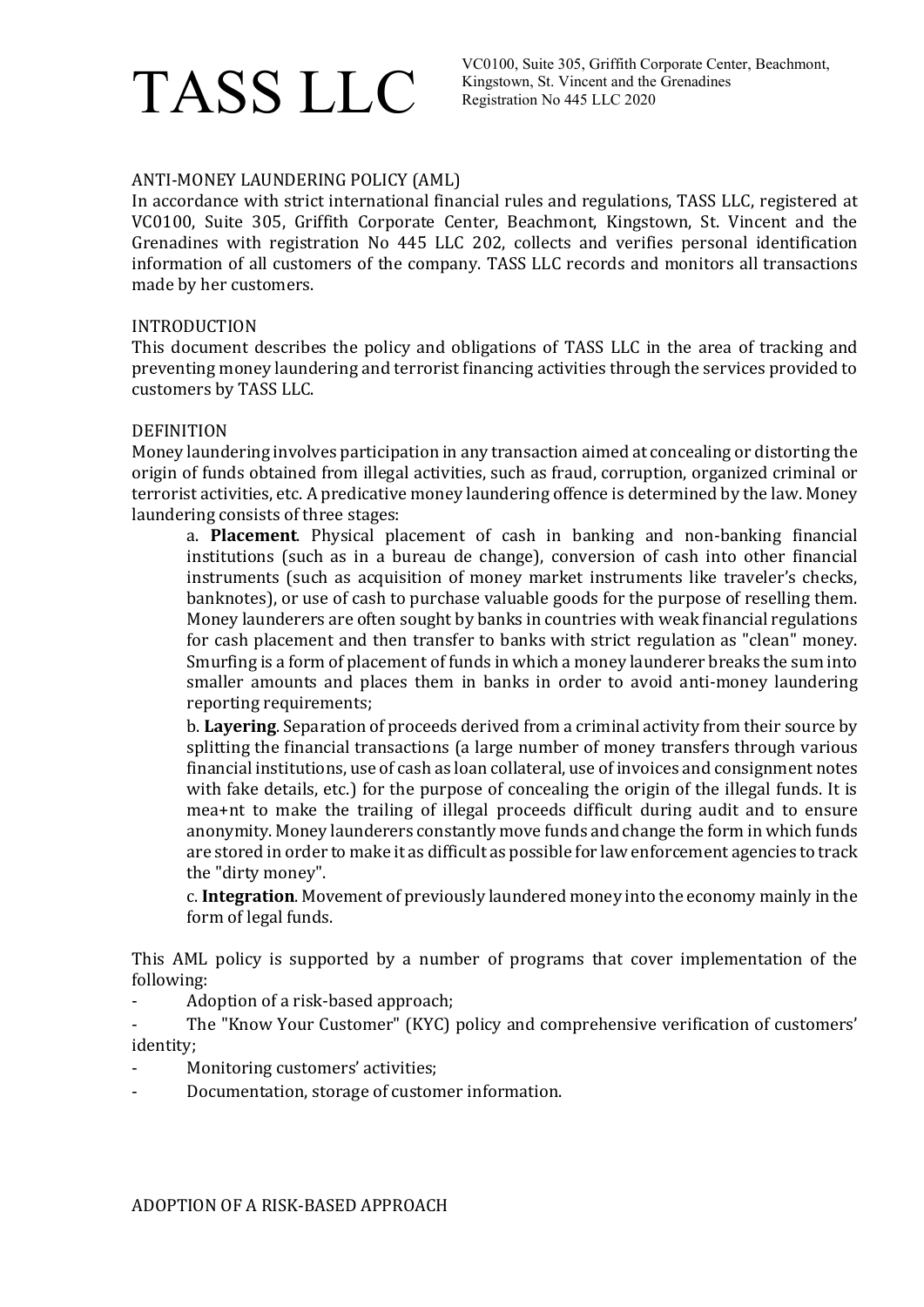# TASS LLC

VC0100, Suite 305, Griffith Corporate Center, Beachmont, Kingstown, St. Vincent and the Grenadines Registration No 445 LLC 2020

Identification of money-laundering risks through transactions enables TASS LLC to identify and implement appropriate measures towards controlling and reducing these risks. The risk criteria used are as follows:

a. Risks related to countries. Together with other risks, the company provides up-todate information on potential money laundering risks. Factors that determine increased risk associated with a country include:

- Countries under sanctions, embargoes, and other similar measures.
- Countries identified by the Financial Action Task Force (FATF) as not cooperating in the fight against money laundering or countries identified by reliable sources as having no relevant anti-money laundering laws and regulations.
- Countries identified by reliable sources as financing and supporting terrorist activities.

b. Risks related to customers. There is no single consensus on how to identify a highrisk client. However, the characteristics of clients that have been identified as having a potentially high risk of being involved in money laundering are listed below:

- Weapons manufacturers.
- Persons with capital-intensive enterprises.
- Persons related to unregulated charities and other non-profit organizations.

c. Risks related to services. The definition of risks related to money laundering should include consideration of such factors as services identified by regulators, public authorities, and other reliable sources, as potentially high risk in terms of money laundering.

### THE KYC POLICY AND COMPREHENSIVE VERIFICATION OF CLIENT IDENTITY

TASS LLC specializes in providing online services. That is why the relationship between the company and its customers is not built on personal contacts. In order to identify customers, TASS LLC uses the following information from electronic databases (registration of the customer's home address, detection of duplicate accounts, confirmation of owner of bank accounts, etc.) for its verification procedure. This information is used to determine the true identity of a client, obtain additional information about clients, and the nature of their activities. TASS LLC may receive any additional information about a client and assess money laundering risks using a riskbased approach. TASS LLC identifies each customer, regardless of whether he is acting in the interests of a third party or legal entity, and regardless of whether he is acting as a trustee, authorized person or professional intermediary. In such cases, proper data on the identity of intermediaries and personalities of these representatives, as well as documentary arrangements between them must be provided.

### CUSTOMER ACTIVITY MONITORING

In addition to initial comprehensive customer verification, TASS LLC continues to monitor all customer activities continuously in order to identify any suspicious or fraudulent activities. The implemented monitoring system includes automatic monitoring and manual monitoring of transaction by the personnel of TASS LLC or by a service provider acting as a contractor. A number of status fields are applied on clients' personal areas. These fields point to the profile inside the system. This facilitates automated monitoring. TASS LLC has implemented a procedure for submitting suspicious activity data (consistent with the regulations of the regulator and the law), which allows employees to send reports to an anti-money laundering specialist if they are sure or suspect or have strong arguments to suspect that the client may be involved in money laundering or financing of terrorism. This procedure has three stages:

a. The company's employees should carefully check all information for suspicious or unusual information.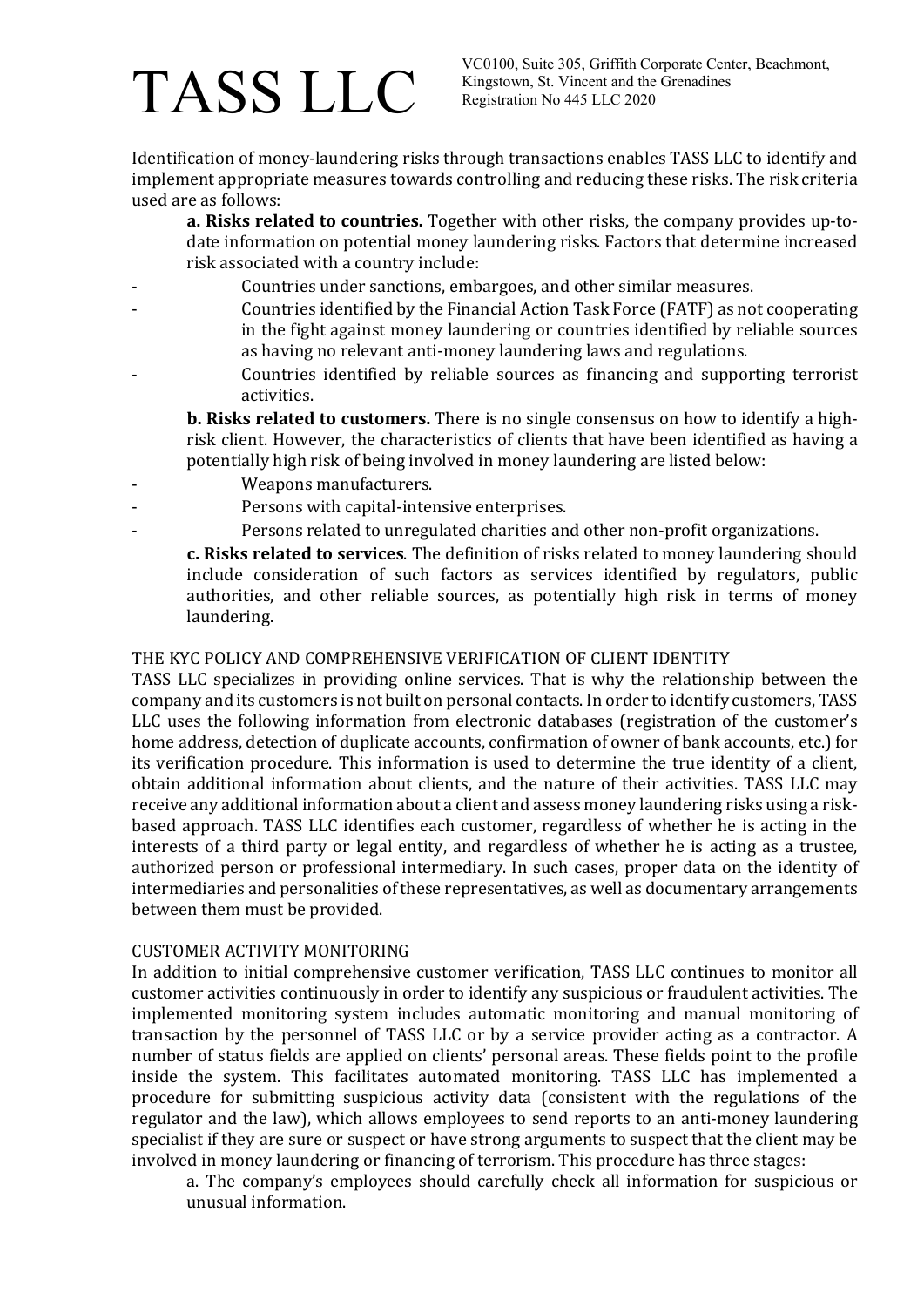

b. Reports on suspicious transactions and activities must be consistent with laws and regulations of jurisdiction.

c. An anti-money laundering specialist must be informed of all suspicious transactions and activities on a monthly basis.

#### DATA STORAGE

All documents received for the purpose of client identification (the requirements of the "Know Your Customer" policy), and the information for each transaction, as well as any information related to money laundering, should be stored in the company in accordance with the anti money laundering norms and laws. The information to be stored includes reports on suspicious activity, documentation on AML account monitoring, etc. The records should be kept for at least 5 years.

To open a trading account, the client must provide sufficient personal information including a valid passport issued by the government, which contains the name of the owner, date of birth, and residential address.

### IN OPENING AN ACCOUNT AT TASS LLC, THE CLIENT:

a. Undertakes to comply with all the applicable anti money laundering laws, including the AML/CTF Act.

b. Confirms that he has no information or suspicions that the funds deposited in his account were obtained from an illegal source or are connected to any money laundering activity or any other criminal activity, and that proceeds from his investments will not be used to terrorism financing or any other illegal activity.

c. Agrees to immediately provide the company with any information that will be requested in order to implement the anti money laundering policy within the framework of current legislation, international rules and norms.

#### FUNDS WITHDRAWAL PROCEDURE

The funds withdrawal process in TASS LLC, described below, has strict procedures and rules aimed at ensuring that the funds are delivered exactly to their owner:

a. Clients of TASS LLC must fill out a withdrawal request, including correctly filled in information about the account.

b. All withdrawal requests are sent to the accounting department for processing. The accounting department confirms availability of funds on the account, checks whether there is withdrawal blockage or restriction, and allows execution of the withdrawal request.

c. The accounting department reviews all withdrawal requests, checks whether the funds are withdrawn in the same way they were deposited, and checks the details of the account owner in the database. Having received a withdrawal request, the accounting department checks the deposit history of the customer's account in order to check for any suspicious activity. He also checks the bank account details in the database.

d. The accounting department processes withdrawal requests, and funds are withdrawn using the client's specified account details.

e. If a withdrawal request is flagged as being related to suspicious activity, that withdrawal will be blocked until investigation of the incident by the relevant department of TASS LLC is completed.

#### MORE ABOUT THE AML POLICY

TASS LLC verifies deposits to an account made from bank accounts located outside the customer's country of residence.